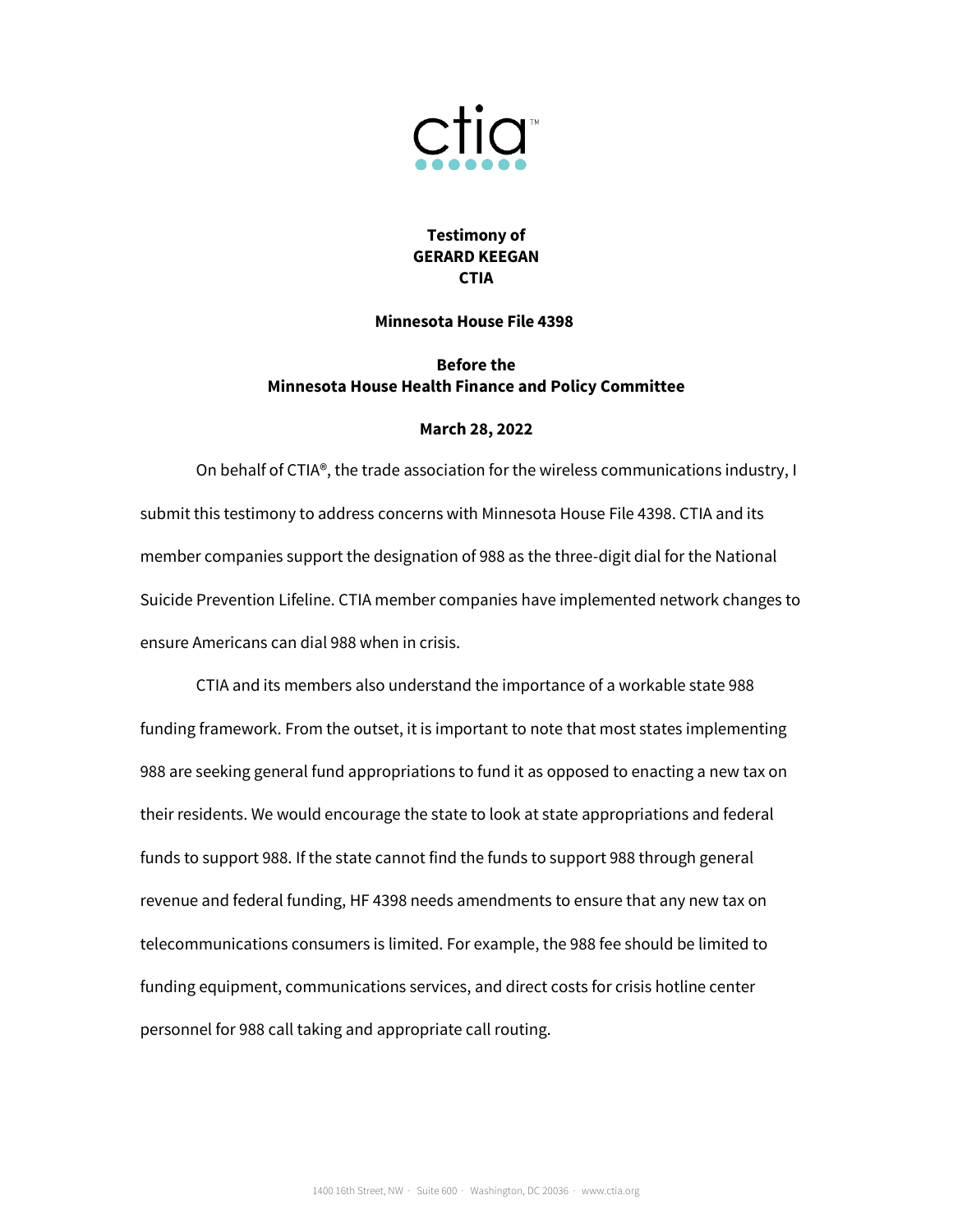. . . . . . .

The 988 effort has been analogized to 911. 911 fees fund government-operated Public Safety Answering Points for call taking and routing; 911 fees do not fund police, fire, or EMS. Funding for the response (police, fire, and EMS) comes from general revenue. Likewise, if the state cannot find general fund revenue and/or use federal funds to support 988, the 988 fee should fund the crisis centers for call taking and routing. The 988 fee should not fund the response (mobile crisis support teams, stabilization services, outreach teams, follow-up services, etc.). Funding for the response (mobile crisis, stabilization, outreach, etc.) should come from general revenue.

In addition, the 988 fee should be kept as low as possible and justified by data showing exactly what the fee will fund. These types of fees are highly regressive. When cell phones are the gateway to the internet for many Minnesota residents, overburdening consumers with more taxes and fees may detrimentally affect their continued connectivity. Limiting the scope of the 988 fee's funding and keeping the fee as low as possible justified by spending data will ensure Minnesota wireless consumer taxes and fees are kept within reason.

Further, we need to ensure the effective collection and administration of the state 988 fee. For example, carriers should be allowed to elect to use a single line item on consumers' bills to collect 911 and 988 fees as long as there is sufficient separation of both funds, so they are not commingled. Additionally, language should be added extending liability protections for telecommunications service providers similar to language in the state 911 statute. There is also currently no collection or remittance process in the bill for telecommunications